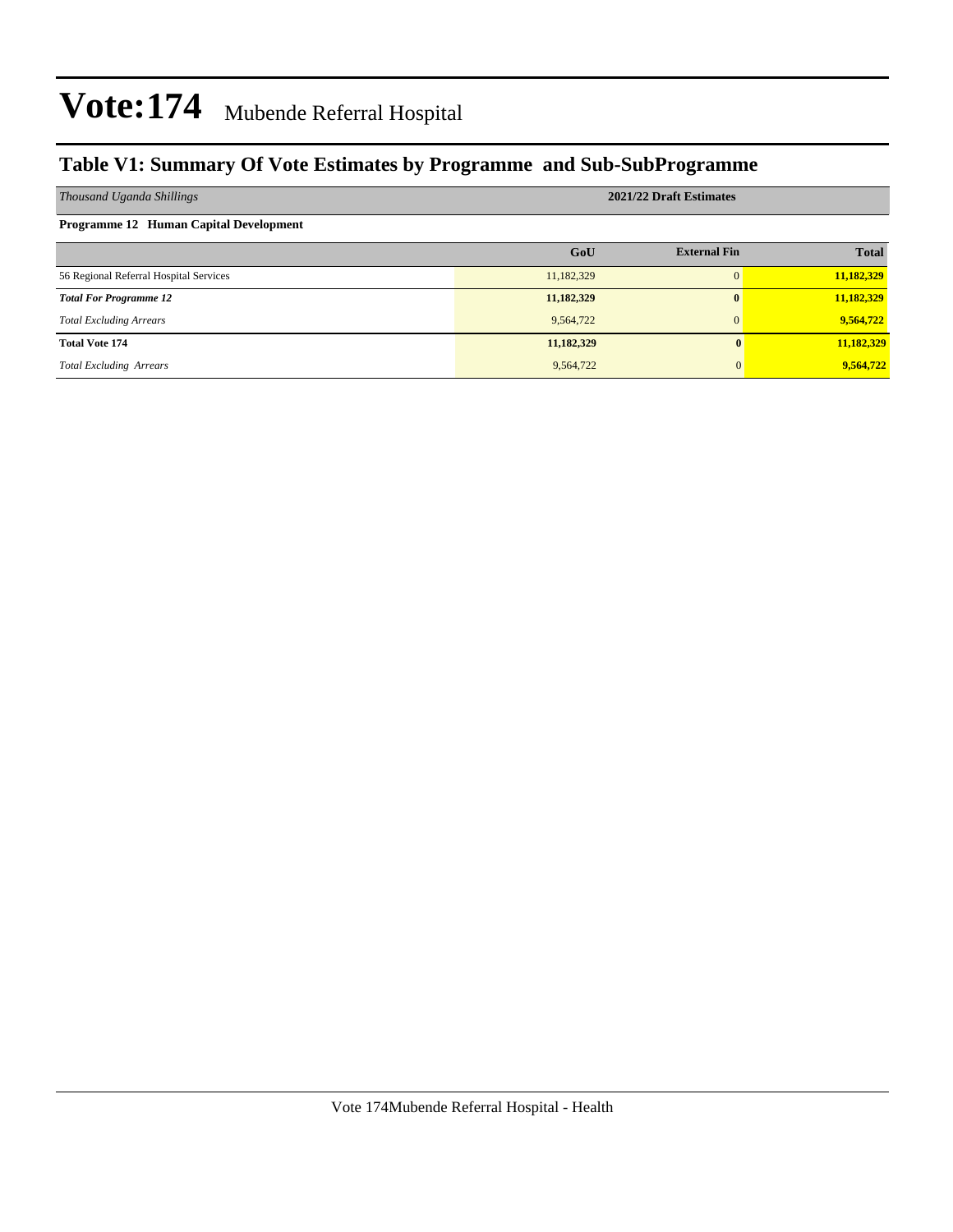### **Table V2: Summary Of Vote Estimates by Sub-SubProgramme,Department and Project**

| Thousand Uganda Shillings                                                 |                  | 2021/22 Draft Estimates<br>2020/21 Approved Budget |                  |              |              |                               |              |
|---------------------------------------------------------------------------|------------------|----------------------------------------------------|------------------|--------------|--------------|-------------------------------|--------------|
| Sub-SubProgramme 56 Regional Referral Hospital Services                   |                  |                                                    |                  |              |              |                               |              |
| <b>Recurrent Budget Estimates</b>                                         | <b>Wage</b>      | Non-Wage                                           | <b>AIA</b>       | <b>Total</b> | Wage         | Non-Wage                      | <b>Total</b> |
| 01 Mubende Referral Hospital Services                                     | 5,434,497        | 3,020,653                                          | $\boldsymbol{0}$ | 8,455,150    | 5,434,497    | 2,097,109                     | 7,531,606    |
| 02 Mubende Referral Hospital Internal Audit                               | $\mathbf{0}$     | 10,000                                             | $\mathbf{0}$     | 10,000       | $\mathbf{0}$ | 10,000                        | 10,000       |
| 03 Mubende Regional Maintenance                                           | $\mathbf{0}$     | 82,000                                             | $\mathbf{0}$     | 82,000       | $\mathbf{0}$ | 82,000                        | 82,000       |
| <b>Total Recurrent Budget Estimates for Sub-</b><br><b>SubProgramme</b>   | 5,434,497        | 3,112,653                                          | $\bf{0}$         | 8,547,150    | 5,434,497    | 2,189,109                     | 7,623,606    |
| <b>Development Budget Estimates</b>                                       | <b>GoU Dev't</b> | <b>External Fin</b>                                | <b>AIA</b>       | <b>Total</b> |              | <b>GoU Dev't External Fin</b> | <b>Total</b> |
| 1004 Mubende Rehabilitation Referal Hospital                              | 2,550,000        | $\Omega$                                           | $\mathbf{0}$     | 2,550,000    | 3,308,723    | $\Omega$                      | 3,308,723    |
| 1579 Retooling of Mubende Regional Referral Hospital                      | 200,000          | $\mathbf{0}$                                       | $\mathbf{0}$     | 200,000      | 250,000      | $\overline{0}$                | 250,000      |
| <b>Total Development Budget Estimates for Sub-</b><br><b>SubProgramme</b> | 2,750,000        | 0                                                  | $\bf{0}$         | 2,750,000    | 3,558,723    | $\bf{0}$                      | 3,558,723    |
|                                                                           | GoU              | <b>External Fin</b>                                | <b>AIA</b>       | <b>Total</b> | GoU          | <b>External Fin</b>           | <b>Total</b> |
| <b>Total For Sub-SubProgramme 56</b>                                      | 11,297,150       | $\mathbf{0}$                                       | $\bf{0}$         | 11,297,150   | 11,182,329   | $\bf{0}$                      | 11,182,329   |
| <b>Total Excluding Arrears</b>                                            | 11,297,150       | $\mathbf{0}$                                       | $\mathbf{0}$     | 11,297,150   | 9,564,722    | $\overline{0}$                | 9,564,722    |
| <b>Total Vote 174</b>                                                     | 11,297,150       | $\bf{0}$                                           | $\bf{0}$         | 11,297,150   | 11,182,329   | $\bf{0}$                      | 11,182,329   |
| <b>Total Excluding Arrears</b>                                            | 11,297,150       | $\mathbf{0}$                                       | $\overline{0}$   | 11,297,150   | 9,564,722    | $\overline{0}$                | 9,564,722    |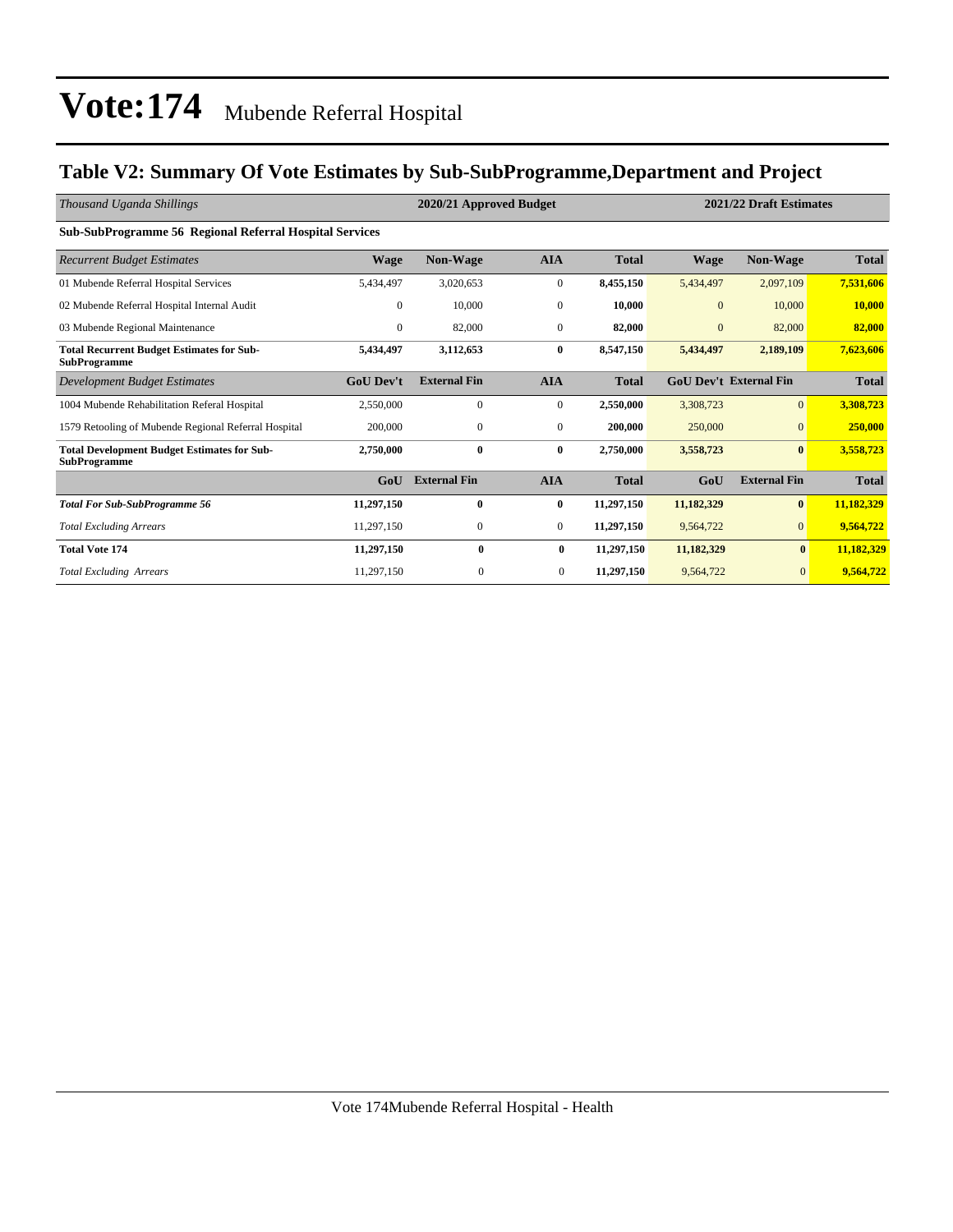### **Table V3: Summary Vote Estimates by Item**

| Thousand Uganda Shillings                                   |                  | 2020/21 Approved Budget |            |              | 2021/22 Draft Estimates |                     |              |  |  |
|-------------------------------------------------------------|------------------|-------------------------|------------|--------------|-------------------------|---------------------|--------------|--|--|
|                                                             | GoU              | <b>External Fin</b>     | <b>AIA</b> | <b>Total</b> | GoU                     | <b>External Fin</b> | <b>Total</b> |  |  |
| <b>Employees, Goods and Services (Outputs Provided)</b>     | 8,547,150        | $\bf{0}$                | $\bf{0}$   | 8,547,150    | 7,564,722               | $\bf{0}$            | 7,564,722    |  |  |
| 211101 General Staff Salaries                               | 5,434,497        | $\bf{0}$                | 0          | 5,434,497    | 5,434,497               | $\bf{0}$            | 5,434,497    |  |  |
| 211103 Allowances (Inc. Casuals, Temporary)                 | 181,124          | $\bf{0}$                | $\bf{0}$   | 181,124      | 174,124                 | $\bf{0}$            | 174,124      |  |  |
| 212102 Pension for General Civil Service                    | 209,643          | $\bf{0}$                | 0          | 209,643      | 225,594                 | $\bf{0}$            | 225,594      |  |  |
| 213001 Medical expenses (To employees)                      | 5,280            | $\bf{0}$                | 0          | 5,280        | 7,280                   | $\bf{0}$            | 7,280        |  |  |
| 213002 Incapacity, death benefits and funeral expenses      | $\boldsymbol{0}$ | $\bf{0}$                | 0          | $\bf{0}$     | 11,000                  | $\bf{0}$            | 11,000       |  |  |
| 213004 Gratuity Expenses                                    | 1,676,798        | $\bf{0}$                | 0          | 1,676,798    | 678,420                 | $\bf{0}$            | 678,420      |  |  |
| 221001 Advertising and Public Relations                     | 1,800            | $\bf{0}$                | $\bf{0}$   | 1,800        | 1,800                   | $\bf{0}$            | 1,800        |  |  |
| 221002 Workshops and Seminars                               | 4,440            | $\bf{0}$                | 0          | 4,440        | 2,640                   | $\bf{0}$            | 2,640        |  |  |
| 221003 Staff Training                                       | 11,300           | $\bf{0}$                | 0          | 11,300       | 7,300                   | $\bf{0}$            | 7,300        |  |  |
| 221007 Books, Periodicals & Newspapers                      | 5,808            | $\bf{0}$                | 0          | 5,808        | 8,808                   | $\bf{0}$            | 8,808        |  |  |
| 221008 Computer supplies and Information Technology<br>(TT) | 21,863           | $\bf{0}$                | 0          | 21,863       | 21,863                  | $\bf{0}$            | 21,863       |  |  |
| 221009 Welfare and Entertainment                            | 20,688           | $\bf{0}$                | $\bf{0}$   | 20,688       | 14,688                  | $\bf{0}$            | 14,688       |  |  |
| 221010 Special Meals and Drinks                             | 58,130           | $\bf{0}$                | 0          | 58,130       | 54,130                  | $\bf{0}$            | 54,130       |  |  |
| 221011 Printing, Stationery, Photocopying and Binding       | 26,789           | $\bf{0}$                | 0          | 26,789       | 31,750                  | $\bf{0}$            | 31,750       |  |  |
| 221012 Small Office Equipment                               | 4,420            | $\bf{0}$                | 0          | 4,420        | 4,420                   | $\bf{0}$            | 4,420        |  |  |
| 221020 IPPS Recurrent Costs                                 | 4,800            | $\bf{0}$                | 0          | 4,800        | 4,800                   | $\bf{0}$            | 4,800        |  |  |
| 222001 Telecommunications                                   | 30,080           | $\bf{0}$                | 0          | 30,080       | 29,080                  | $\bf{0}$            | 29,080       |  |  |
| 222002 Postage and Courier                                  | 1,800            | $\bf{0}$                | 0          | 1,800        | 1,800                   | $\bf{0}$            | 1,800        |  |  |
| 223001 Property Expenses                                    | 13,000           | $\bf{0}$                | 0          | 13,000       | 15,000                  | $\bf{0}$            | 15,000       |  |  |
| 223002 Rates                                                | 2,570            | $\bf{0}$                | 0          | 2,570        | 2,570                   | $\bf{0}$            | 2,570        |  |  |
| 223004 Guard and Security services                          | 4,000            | $\bf{0}$                | 0          | 4,000        | 4,000                   | $\bf{0}$            | 4,000        |  |  |
| 223005 Electricity                                          | 192,000          | $\bf{0}$                | 0          | 192,000      | 192,000                 | $\bf{0}$            | 192,000      |  |  |
| 223006 Water                                                | 81,000           | $\bf{0}$                | 0          | 81,000       | 74,000                  | $\bf{0}$            | 74,000       |  |  |
| 223007 Other Utilities- (fuel, gas, firewood, charcoal)     | 31,614           | $\bf{0}$                | 0          | 31,614       | 7,200                   | $\bf{0}$            | 7,200        |  |  |
| 224001 Medical Supplies                                     | 45,000           | $\bf{0}$                | 0          | 45,000       | 45,000                  | $\bf{0}$            | 45,000       |  |  |
| 224004 Cleaning and Sanitation                              | 133,000          | $\bf{0}$                | 0          | 133,000      | 144,000                 | $\bf{0}$            | 144,000      |  |  |
| 225001 Consultancy Services- Short term                     | 20,000           | $\bf{0}$                | 0          | 20,000       | $\boldsymbol{0}$        | $\bf{0}$            | $\bf{0}$     |  |  |
| 227001 Travel inland                                        | 74,640           | 0                       | 0          | 74,640       | 91,680                  | $\bf{0}$            | 91,680       |  |  |
| 227002 Travel abroad                                        | 3,000            | $\bf{0}$                | 0          | 3,000        | 2,000                   | $\bf{0}$            | 2,000        |  |  |
| 227003 Carriage, Haulage, Freight and transport hire        | $\bf{0}$         | $\bf{0}$                | 0          | $\bf{0}$     | 3,200                   | $\bf{0}$            | 3,200        |  |  |
| 227004 Fuel, Lubricants and Oils                            | 89,765           | $\bf{0}$                | 0          | 89,765       | 100,486                 | $\bf{0}$            | 100,486      |  |  |
| 228001 Maintenance - Civil                                  | 25,000           | $\bf{0}$                | 0          | 25,000       | 26,580                  | $\bf{0}$            | 26,580       |  |  |
| 228002 Maintenance - Vehicles                               | 45,000           | $\bf{0}$                | 0          | 45,000       | 56,680                  | $\bf{0}$            | 56,680       |  |  |
| 228003 Maintenance – Machinery, Equipment &<br>Furniture    | 83,900           | $\bf{0}$                | 0          | 83,900       | 83,332                  | $\bf{0}$            | 83,332       |  |  |
| 273102 Incapacity, death benefits and funeral expenses      | 4,400            | $\bf{0}$                | 0          | 4,400        | 3,000                   | $\bf{0}$            | 3,000        |  |  |

Vote 174Mubende Referral Hospital - Health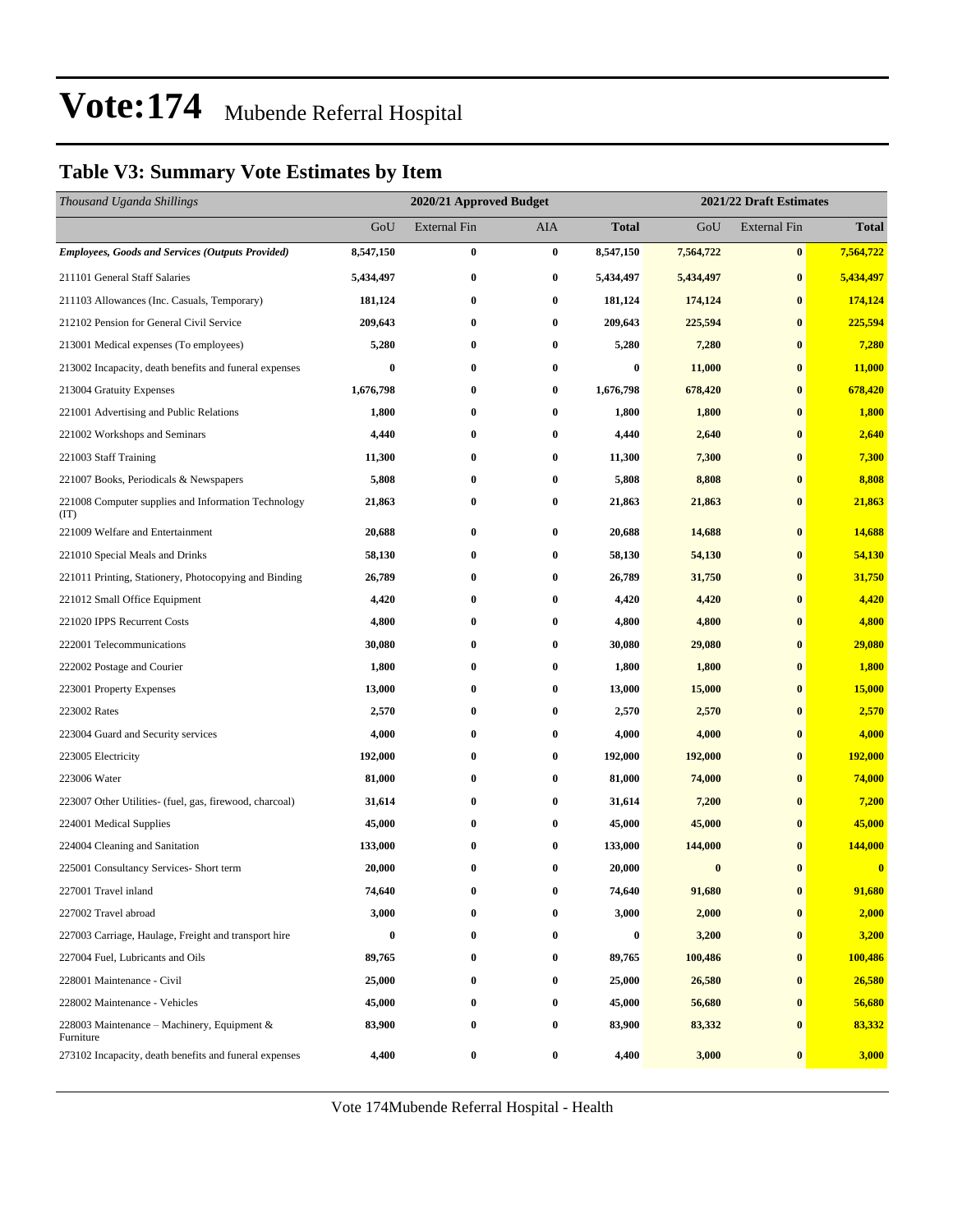| <b>Investment (Capital Purchases)</b>                         | 2,750,000  | $\bf{0}$     | $\mathbf{0}$   | 2,750,000  | 2,000,000  | $\bf{0}$       | 2,000,000    |
|---------------------------------------------------------------|------------|--------------|----------------|------------|------------|----------------|--------------|
| 281504 Monitoring, Supervision & Appraisal of Capital<br>work | $\bf{0}$   | $\bf{0}$     | $\bf{0}$       | $\bf{0}$   | 100,090    | $\bf{0}$       | 100,090      |
| 312101 Non-Residential Buildings                              | 2,679,000  | $\bf{0}$     | $\bf{0}$       | 2,679,000  | 510,439    | $\bf{0}$       | 510,439      |
| 312104 Other Structures                                       | 50,000     | $\bf{0}$     | $\bf{0}$       | 50,000     | 355,471    | $\bf{0}$       | 355,471      |
| 312202 Machinery and Equipment                                | $\bf{0}$   | $\bf{0}$     | $\bf{0}$       | $\bf{0}$   | 190,000    | $\bf{0}$       | 190,000      |
| 312203 Furniture & Fixtures                                   | $\bf{0}$   | $\bf{0}$     | $\mathbf{0}$   | $\bf{0}$   | 150,000    | $\bf{0}$       | 150,000      |
| 312211 Office Equipment                                       | 21,000     | $\bf{0}$     | $\bf{0}$       | 21,000     | $\bf{0}$   | $\mathbf{0}$   | $\mathbf{0}$ |
| 312212 Medical Equipment                                      | $\bf{0}$   | $\bf{0}$     | $\bf{0}$       | $\bf{0}$   | 694,000    | $\bf{0}$       | 694,000      |
| <b>Arrears</b>                                                | $\bf{0}$   | $\bf{0}$     | $\bf{0}$       | $\bf{0}$   | 1,617,607  | $\bf{0}$       | 1,617,607    |
| 321605 Domestic arrears (Budgeting)                           | $\bf{0}$   | $\bf{0}$     | $\bf{0}$       | $\bf{0}$   | 1,617,607  | $\bf{0}$       | 1,617,607    |
| <b>Grand Total Vote 174</b>                                   | 11,297,150 | $\bf{0}$     | $\bf{0}$       | 11,297,150 | 11,182,329 | $\bf{0}$       | 11,182,329   |
| <b>Total Excluding Arrears</b>                                | 11,297,150 | $\mathbf{0}$ | $\overline{0}$ | 11,297,150 | 9,564,722  | $\overline{0}$ | 9,564,722    |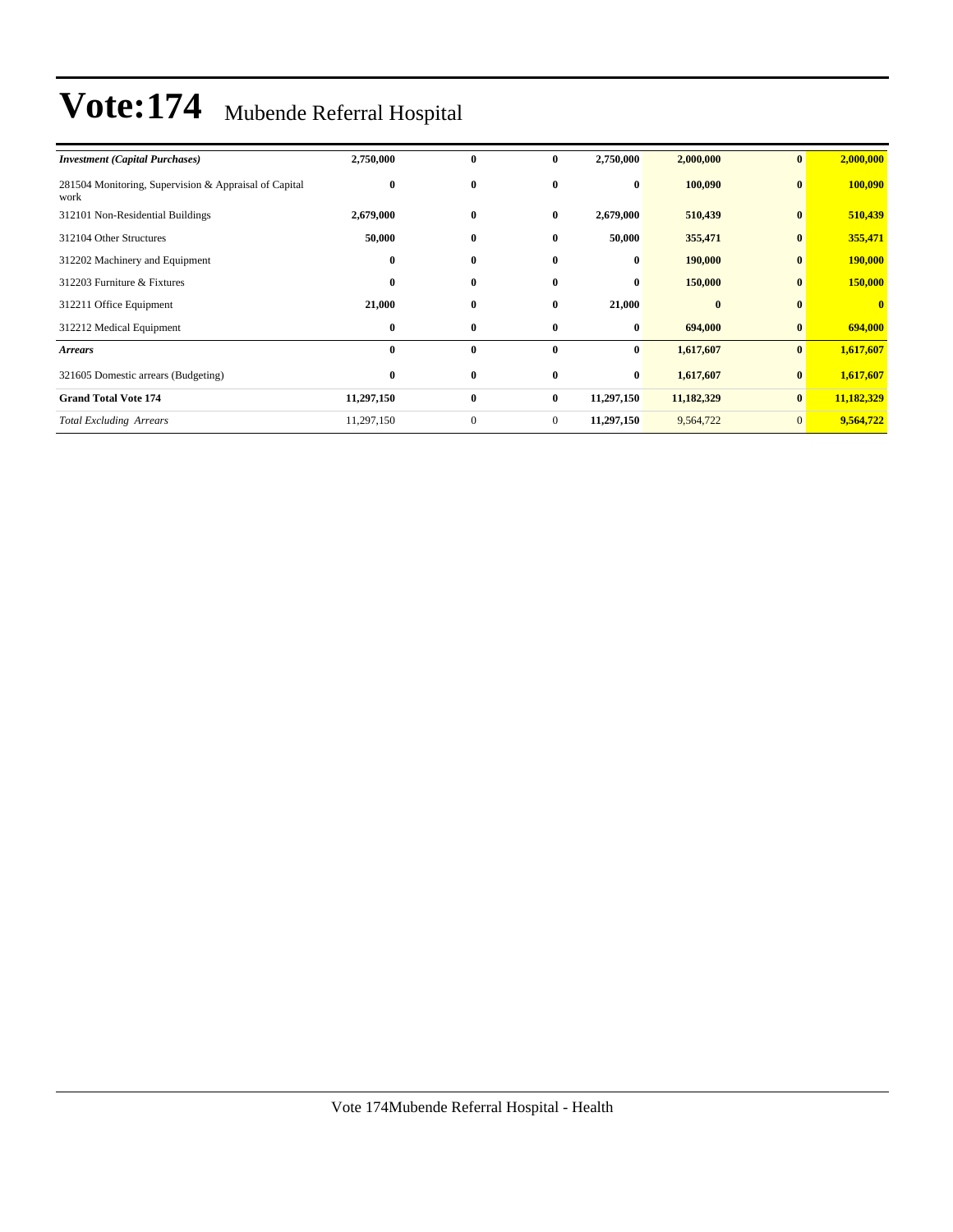### **Table V4: Detailed Estimates by Sub-SubProgramme, Department,Project and Output and Item**

#### *Sub-SubProgrammme 56 Regional Referral Hospital Services*

*Recurrent Budget Estimates*

#### **Department 01 Mubende Referral Hospital Services**

| Thousand Uganda Shillings                                |                  | 2020/21 Approved Budget |                  |              |                       | 2021/22 Draft Estimates |              |
|----------------------------------------------------------|------------------|-------------------------|------------------|--------------|-----------------------|-------------------------|--------------|
| <b>Outputs Provided</b>                                  | Wage             | Non Wage                | <b>AIA</b>       | <b>Total</b> | Wage                  | Non Wage                | <b>Total</b> |
| <b>Budget Output 085601 Inpatient services</b>           |                  |                         |                  |              |                       |                         |              |
| 211103 Allowances (Inc. Casuals, Temporary)              | $\boldsymbol{0}$ | 107,950                 | $\mathbf{0}$     | 107,950      | $\mathbf{0}$          | 107,950                 | 107,950      |
| 213001 Medical expenses (To employees)                   | $\boldsymbol{0}$ | $\overline{0}$          | $\mathbf{0}$     | $\bf{0}$     | $\mathbf{0}$          | 2,000                   | 2,000        |
| 213002 Incapacity, death benefits and funeral expenses   | $\overline{0}$   | $\overline{0}$          | $\mathbf{0}$     | $\bf{0}$     | $\mathbf{0}$          | 11,000                  | 11,000       |
| 221003 Staff Training                                    | $\boldsymbol{0}$ | 3,200                   | $\boldsymbol{0}$ | 3,200        | $\mathbf{0}$          | 1,200                   | 1,200        |
| 221008 Computer supplies and Information Technology (IT) | $\boldsymbol{0}$ | 19,863                  | $\mathbf{0}$     | 19,863       | $\mathbf{0}$          | 19,863                  | 19,863       |
| 221009 Welfare and Entertainment                         | $\boldsymbol{0}$ | 20,688                  | $\mathbf{0}$     | 20,688       | $\boldsymbol{0}$      | 14,688                  | 14,688       |
| 221010 Special Meals and Drinks                          | $\boldsymbol{0}$ | 20,050                  | $\mathbf{0}$     | 20,050       | $\mathbf{0}$          | 18,050                  | 18,050       |
| 221011 Printing, Stationery, Photocopying and Binding    | $\boldsymbol{0}$ | 14,240                  | $\boldsymbol{0}$ | 14,240       | $\boldsymbol{0}$      | 14,240                  | 14,240       |
| 221012 Small Office Equipment                            | $\boldsymbol{0}$ | 2,000                   | $\mathbf{0}$     | 2,000        | $\mathbf{0}$          | 2,000                   | 2,000        |
| 223001 Property Expenses                                 | $\boldsymbol{0}$ | 10,000                  | $\boldsymbol{0}$ | 10,000       | $\boldsymbol{0}$      | 12,000                  | 12,000       |
| 223002 Rates                                             | $\boldsymbol{0}$ | 1,500                   | $\boldsymbol{0}$ | 1,500        | $\boldsymbol{0}$      | 1,500                   | 1,500        |
| 223004 Guard and Security services                       | $\boldsymbol{0}$ | 4,000                   | $\mathbf{0}$     | 4,000        | $\boldsymbol{0}$      | 4,000                   | 4,000        |
| 223005 Electricity                                       | $\boldsymbol{0}$ | 120,000                 | $\mathbf{0}$     | 120,000      | $\mathbf{0}$          | 120,000                 | 120,000      |
| 223006 Water                                             | $\boldsymbol{0}$ | 54,000                  | $\mathbf{0}$     | 54,000       | $\boldsymbol{0}$      | 50,000                  | 50,000       |
| 223007 Other Utilities- (fuel, gas, firewood, charcoal)  | $\boldsymbol{0}$ | 16,120                  | $\boldsymbol{0}$ | 16,120       | $\boldsymbol{0}$      | 7,200                   | 7,200        |
| 224001 Medical Supplies                                  | $\boldsymbol{0}$ | 45,000                  | $\mathbf{0}$     | 45,000       | $\boldsymbol{0}$      | 45,000                  | 45,000       |
| 224004 Cleaning and Sanitation                           | $\mathbf{0}$     | 3,000                   | $\boldsymbol{0}$ | 3,000        | $\boldsymbol{0}$      | 14,000                  | 14,000       |
| 227001 Travel inland                                     | $\boldsymbol{0}$ | 41,680                  | $\mathbf{0}$     | 41,680       | $\boldsymbol{0}$      | 53,640                  | 53,640       |
| 227002 Travel abroad                                     | $\boldsymbol{0}$ | 3,000                   | $\boldsymbol{0}$ | 3,000        | $\boldsymbol{0}$      | $\mathbf{0}$            | $\bf{0}$     |
| 227003 Carriage, Haulage, Freight and transport hire     | $\boldsymbol{0}$ | $\overline{0}$          | $\mathbf{0}$     | $\bf{0}$     | $\mathbf{0}$          | 3,200                   | 3,200        |
| 227004 Fuel, Lubricants and Oils                         | $\boldsymbol{0}$ | 43,820                  | $\boldsymbol{0}$ | 43,820       | $\boldsymbol{0}$      | 41,320                  | 41,320       |
| 228001 Maintenance - Civil                               | $\boldsymbol{0}$ | 10,000                  | $\boldsymbol{0}$ | 10,000       | $\mathbf{0}$          | 11,580                  | 11,580       |
| 228002 Maintenance - Vehicles                            | $\boldsymbol{0}$ | $\boldsymbol{0}$        | $\boldsymbol{0}$ | $\bf{0}$     | $\boldsymbol{0}$      | 11,680                  | 11,680       |
| 228003 Maintenance - Machinery, Equipment & Furniture    | $\boldsymbol{0}$ | 18,000                  | $\mathbf{0}$     | 18,000       | $\mathbf{0}$          | 27,000                  | 27,000       |
| <b>Total Cost of Budget Output 01</b>                    | $\pmb{\theta}$   | 558,111                 | $\pmb{\theta}$   | 558,111      | $\boldsymbol{\theta}$ | 593,111                 | 593,111      |
| <b>Budget Output 085602 Outpatient services</b>          |                  |                         |                  |              |                       |                         |              |
| 211103 Allowances (Inc. Casuals, Temporary)              | $\boldsymbol{0}$ | 3,720                   | $\boldsymbol{0}$ | 3,720        | $\mathbf{0}$          | 3,720                   | 3,720        |
| 221002 Workshops and Seminars                            | $\boldsymbol{0}$ | 3,000                   | $\mathbf{0}$     | 3,000        | $\mathbf{0}$          | 1,200                   | 1,200        |
| 221003 Staff Training                                    | $\boldsymbol{0}$ | 4,000                   | $\boldsymbol{0}$ | 4,000        | $\boldsymbol{0}$      | 2,000                   | 2,000        |
| 221010 Special Meals and Drinks                          | $\boldsymbol{0}$ | 30,460                  | $\mathbf{0}$     | 30,460       | $\mathbf{0}$          | 30,460                  | 30,460       |
| 223001 Property Expenses                                 | $\boldsymbol{0}$ | 3,000                   | $\boldsymbol{0}$ | 3,000        | $\mathbf{0}$          | 3,000                   | 3,000        |

Vote 174Mubende Referral Hospital - Health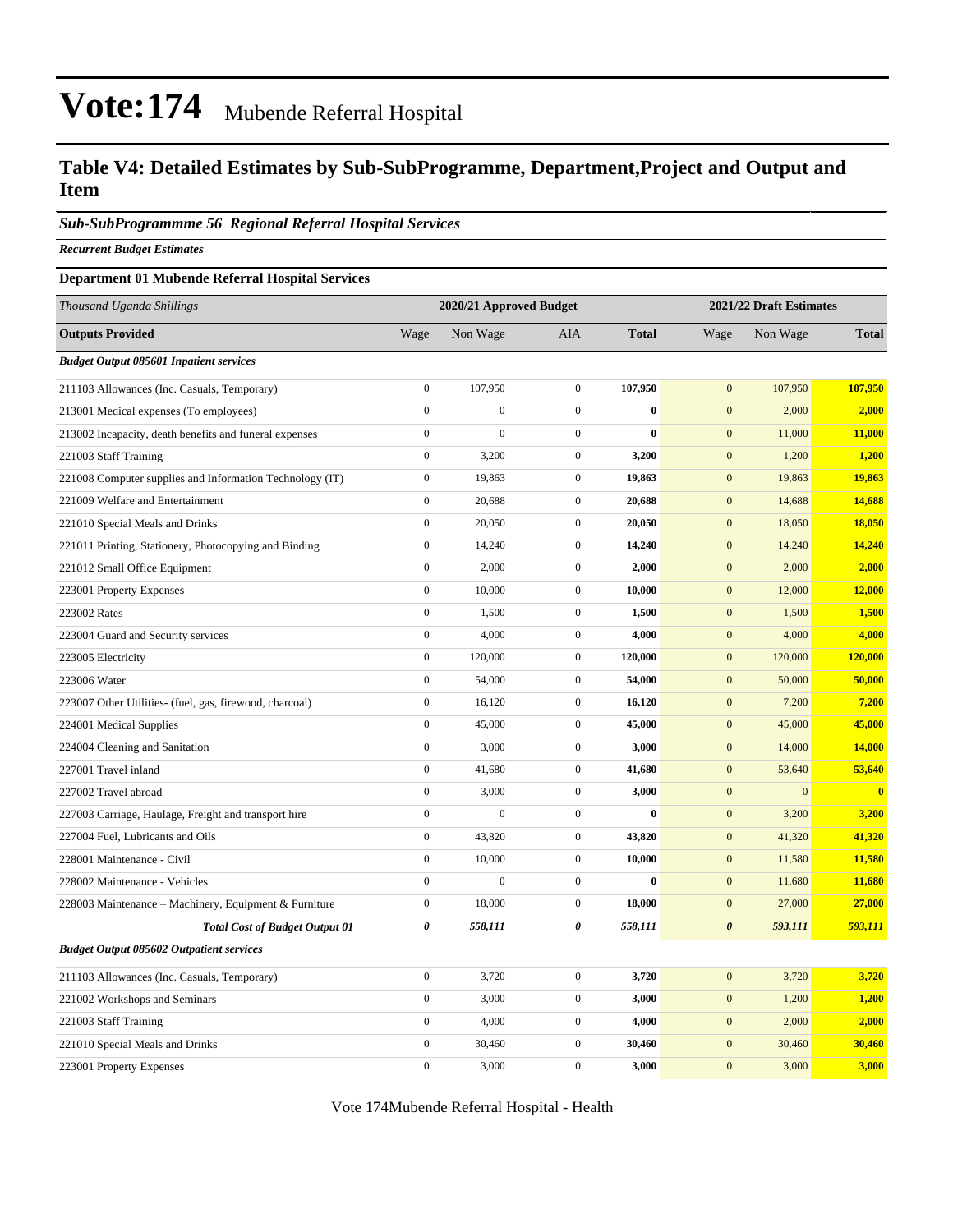| 223005 Electricity                                                   | $\boldsymbol{0}$      | 36,000           | $\mathbf{0}$     | 36,000    | $\boldsymbol{0}$      | 36,000           | 36,000           |
|----------------------------------------------------------------------|-----------------------|------------------|------------------|-----------|-----------------------|------------------|------------------|
| 223006 Water                                                         | $\boldsymbol{0}$      | 15,000           | $\mathbf{0}$     | 15,000    | $\boldsymbol{0}$      | 12,000           | 12,000           |
| 227004 Fuel, Lubricants and Oils                                     | $\boldsymbol{0}$      | $\boldsymbol{0}$ | $\boldsymbol{0}$ | $\bf{0}$  | $\boldsymbol{0}$      | 6,800            | 6,800            |
| 228001 Maintenance - Civil                                           | $\boldsymbol{0}$      | 3,000            | $\mathbf{0}$     | 3,000     | $\mathbf{0}$          | 3,000            | 3,000            |
| <b>Total Cost of Budget Output 02</b>                                | 0                     | 98,180           | 0                | 98,180    | $\boldsymbol{\theta}$ | 98,180           | 98,180           |
| <b>Budget Output 085604 Diagnostic services</b>                      |                       |                  |                  |           |                       |                  |                  |
| 222002 Postage and Courier                                           | $\boldsymbol{0}$      | 1,800            | $\boldsymbol{0}$ | 1,800     | $\mathbf{0}$          | 1,800            | 1,800            |
| 223005 Electricity                                                   | $\boldsymbol{0}$      | 36,000           | $\mathbf{0}$     | 36,000    | $\boldsymbol{0}$      | 36,000           | 36,000           |
| 223006 Water                                                         | $\boldsymbol{0}$      | 12,000           | $\mathbf{0}$     | 12,000    | $\boldsymbol{0}$      | 12,000           | 12,000           |
| 223007 Other Utilities- (fuel, gas, firewood, charcoal)              | $\boldsymbol{0}$      | 5,494            | $\mathbf{0}$     | 5,494     | $\mathbf{0}$          | $\boldsymbol{0}$ | $\bf{0}$         |
| 227004 Fuel, Lubricants and Oils                                     | $\boldsymbol{0}$      | $\boldsymbol{0}$ | $\boldsymbol{0}$ | $\bf{0}$  | $\mathbf{0}$          | 5,494            | 5,494            |
| <b>Total Cost of Budget Output 04</b>                                | $\boldsymbol{\theta}$ | 55,294           | 0                | 55,294    | $\boldsymbol{\theta}$ | 55,294           | 55,294           |
| <b>Budget Output 085605 Hospital Management and support services</b> |                       |                  |                  |           |                       |                  |                  |
| 211101 General Staff Salaries                                        | 5,434,497             | $\boldsymbol{0}$ | $\mathbf{0}$     | 5,434,497 | 5,434,497             | $\mathbf{0}$     | 5,434,497        |
| 211103 Allowances (Inc. Casuals, Temporary)                          | $\boldsymbol{0}$      | 38,590           | $\mathbf{0}$     | 38,590    | $\boldsymbol{0}$      | 38,590           | 38,590           |
| 212102 Pension for General Civil Service                             | $\boldsymbol{0}$      | 209,643          | $\mathbf{0}$     | 209,643   | $\mathbf{0}$          | 225,594          | 225,594          |
| 213001 Medical expenses (To employees)                               | $\boldsymbol{0}$      | 5,280            | $\mathbf{0}$     | 5,280     | $\boldsymbol{0}$      | 5,280            | 5,280            |
| 213004 Gratuity Expenses                                             | $\boldsymbol{0}$      | 1,676,798        | $\mathbf{0}$     | 1,676,798 | $\boldsymbol{0}$      | 678,420          | 678,420          |
| 221001 Advertising and Public Relations                              | $\boldsymbol{0}$      | 1,800            | $\mathbf{0}$     | 1,800     | $\mathbf{0}$          | 1,800            | 1,800            |
| 221002 Workshops and Seminars                                        | $\boldsymbol{0}$      | 1,440            | $\boldsymbol{0}$ | 1,440     | $\boldsymbol{0}$      | 1,440            | 1,440            |
| 221007 Books, Periodicals & Newspapers                               | $\boldsymbol{0}$      | 5,808            | $\mathbf{0}$     | 5,808     | $\mathbf{0}$          | 8,808            | 8,808            |
| 221010 Special Meals and Drinks                                      | $\boldsymbol{0}$      | 3,120            | $\mathbf{0}$     | 3,120     | $\mathbf{0}$          | 3,120            | 3,120            |
| 221011 Printing, Stationery, Photocopying and Binding                | $\boldsymbol{0}$      | 6,150            | $\boldsymbol{0}$ | 6,150     | $\boldsymbol{0}$      | 9,150            | 9,150            |
| 221012 Small Office Equipment                                        | $\boldsymbol{0}$      | 2,420            | $\mathbf{0}$     | 2,420     | $\mathbf{0}$          | 2,420            | 2,420            |
| 222001 Telecommunications                                            | $\boldsymbol{0}$      | 22,320           | $\mathbf{0}$     | 22,320    | $\mathbf{0}$          | 22,320           | 22,320           |
| 223002 Rates                                                         | $\boldsymbol{0}$      | 1,070            | $\mathbf{0}$     | 1,070     | $\mathbf{0}$          | 1,070            | 1,070            |
| 223007 Other Utilities- (fuel, gas, firewood, charcoal)              | $\boldsymbol{0}$      | 10,000           | $\mathbf{0}$     | 10,000    | $\boldsymbol{0}$      | $\mathbf{0}$     | $\bf{0}$         |
| 224004 Cleaning and Sanitation                                       | $\boldsymbol{0}$      | 10,000           | $\mathbf{0}$     | 10,000    | $\boldsymbol{0}$      | 10,000           | 10,000           |
| 225001 Consultancy Services- Short term                              | $\boldsymbol{0}$      | 20,000           | $\mathbf{0}$     | 20,000    | $\mathbf{0}$          | $\mathbf{0}$     | $\bf{0}$         |
| 227001 Travel inland                                                 | $\boldsymbol{0}$      | 13,000           | $\mathbf{0}$     | 13,000    | $\mathbf{0}$          | 20,040           | 20,040           |
| 227004 Fuel, Lubricants and Oils                                     | $\bf{0}$              | 7,073            | $\boldsymbol{0}$ | 7,073     | $\bf{0}$              | $\bf{0}$         | $\boldsymbol{0}$ |
| 228002 Maintenance - Vehicles                                        | $\mathbf{0}$          | 25,000           | $\mathbf{0}$     | 25,000    | $\mathbf{0}$          | 25,000           | 25,000           |
| 228003 Maintenance - Machinery, Equipment & Furniture                | $\boldsymbol{0}$      | 24,000           | $\boldsymbol{0}$ | 24,000    | $\boldsymbol{0}$      | 7,432            | 7,432            |
| 273102 Incapacity, death benefits and funeral expenses               | $\boldsymbol{0}$      | 4,400            | $\boldsymbol{0}$ | 4,400     | $\boldsymbol{0}$      | $\mathbf{0}$     | $\mathbf{0}$     |
| <b>Total Cost of Budget Output 05</b>                                | 5,434,497             | 2,087,912        | 0                | 7,522,410 | 5,434,497             | 1,060,484        | 6,494,981        |
| <b>Budget Output 085606 Prevention and rehabilitation services</b>   |                       |                  |                  |           |                       |                  |                  |
| 211103 Allowances (Inc. Casuals, Temporary)                          | $\boldsymbol{0}$      | 4,080            | $\boldsymbol{0}$ | 4,080     | $\mathbf{0}$          | 2,080            | 2,080            |
| 222001 Telecommunications                                            | $\boldsymbol{0}$      | 4,000            | $\boldsymbol{0}$ | 4,000     | $\boldsymbol{0}$      | 3,000            | 3,000            |
| 224004 Cleaning and Sanitation                                       | $\mathbf{0}$          | 120,000          | $\boldsymbol{0}$ | 120,000   | $\boldsymbol{0}$      | 120,000          | 120,000          |
| 227004 Fuel, Lubricants and Oils                                     | $\boldsymbol{0}$      | 10,032           | $\boldsymbol{0}$ | 10,032    | $\boldsymbol{0}$      | 3,032            | 3,032            |
| 228001 Maintenance - Civil                                           | $\boldsymbol{0}$      | 12,000           | $\boldsymbol{0}$ | 12,000    | $\boldsymbol{0}$      | 9,000            | 9,000            |
|                                                                      |                       |                  |                  |           |                       |                  |                  |

Vote 174Mubende Referral Hospital - Health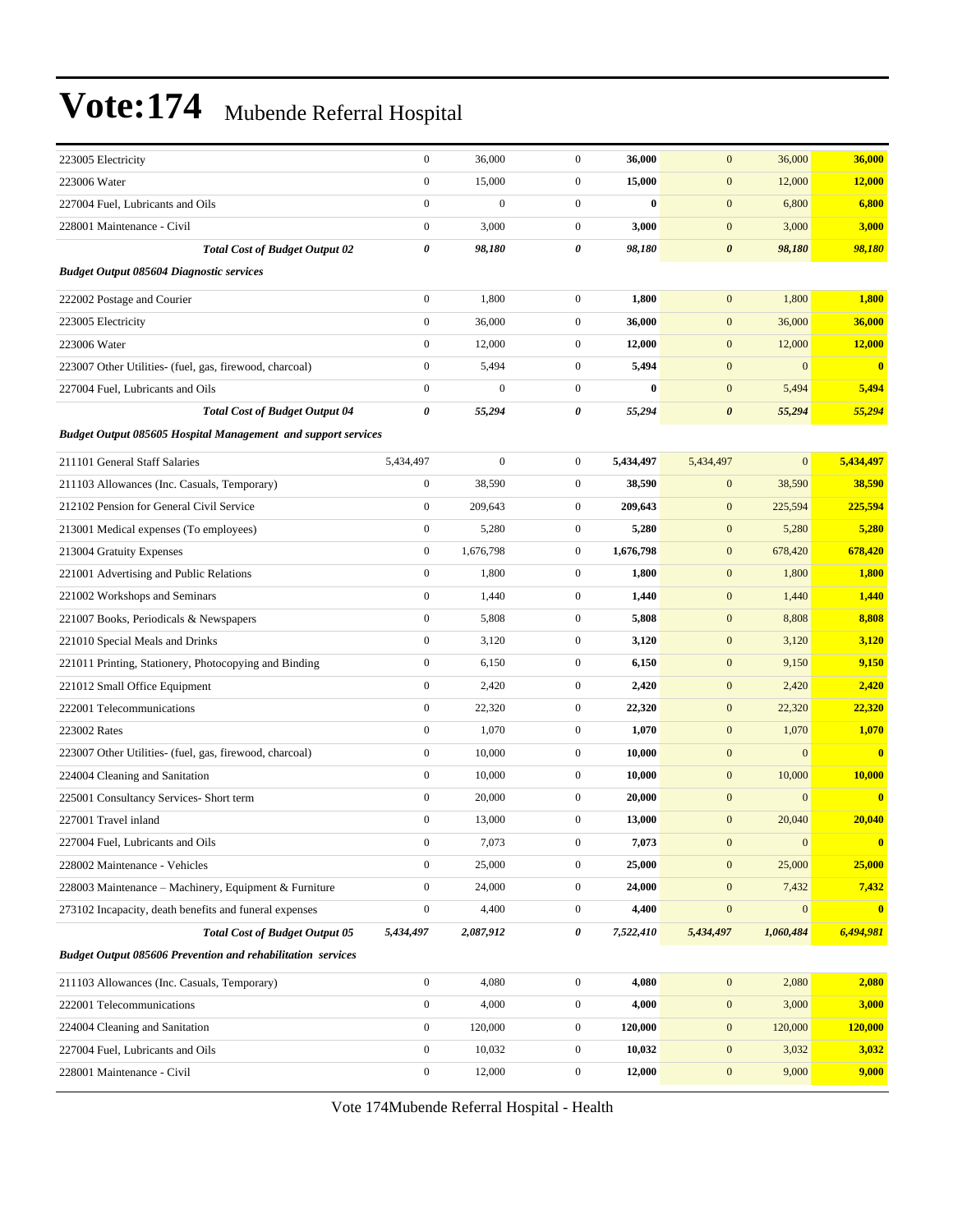| 273102 Incapacity, death benefits and funeral expenses         | $\boldsymbol{0}$      | $\mathbf{0}$            | $\mathbf{0}$     | $\bf{0}$     | $\mathbf{0}$          | 3,000                   | 3,000        |
|----------------------------------------------------------------|-----------------------|-------------------------|------------------|--------------|-----------------------|-------------------------|--------------|
| <b>Total Cost of Budget Output 06</b>                          | $\boldsymbol{\theta}$ | 150,112                 | 0                | 150,112      | $\boldsymbol{\theta}$ | 140,112                 | 140,112      |
| <b>Budget Output 085607 Immunisation Services</b>              |                       |                         |                  |              |                       |                         |              |
| 211103 Allowances (Inc. Casuals, Temporary)                    | $\boldsymbol{0}$      | 13,704                  | $\mathbf{0}$     | 13,704       | $\mathbf{0}$          | 8,704                   | 8,704        |
| 221010 Special Meals and Drinks                                | $\mathbf{0}$          | 4,500                   | $\mathbf{0}$     | 4,500        | $\mathbf{0}$          | 2,500                   | 2,500        |
| 227004 Fuel, Lubricants and Oils                               | $\boldsymbol{0}$      | 12,840                  | $\mathbf{0}$     | 12,840       | $\mathbf{0}$          | 12,840                  | 12,840       |
| 228002 Maintenance - Vehicles                                  | $\boldsymbol{0}$      | 15,000                  | $\mathbf{0}$     | 15,000       | $\mathbf{0}$          | 15,000                  | 15,000       |
| 228003 Maintenance – Machinery, Equipment & Furniture          | $\boldsymbol{0}$      | $\mathbf{0}$            | $\mathbf{0}$     | $\bf{0}$     | $\mathbf{0}$          | 7,000                   | 7,000        |
| <b>Total Cost of Budget Output 07</b>                          | 0                     | 46,044                  | 0                | 46,044       | $\boldsymbol{\theta}$ | 46,044                  | 46,044       |
| <b>Budget Output 085608 HIV/AIDS Mainstreaming</b>             |                       |                         |                  |              |                       |                         |              |
| 227002 Travel abroad                                           | $\mathbf{0}$          | $\boldsymbol{0}$        | $\overline{0}$   | $\bf{0}$     | $\mathbf{0}$          | 2,000                   | 2,000        |
| 227004 Fuel, Lubricants and Oils                               | $\mathbf{0}$          | $\boldsymbol{0}$        | $\overline{0}$   | $\bf{0}$     | $\mathbf{0}$          | 15,000                  | 15,000       |
| 228001 Maintenance - Civil                                     | $\mathbf{0}$          | $\boldsymbol{0}$        | $\overline{0}$   | $\bf{0}$     | $\mathbf{0}$          | 3,000                   | 3,000        |
| <b>Total Cost of Budget Output 08</b>                          | $\boldsymbol{\theta}$ | 0                       | 0                | 0            | $\boldsymbol{\theta}$ | 20,000                  | 20,000       |
| <b>Budget Output 085619 Human Resource Management Services</b> |                       |                         |                  |              |                       |                         |              |
| 211103 Allowances (Inc. Casuals, Temporary)                    | $\boldsymbol{0}$      | 4,800                   | $\mathbf{0}$     | 4,800        | $\mathbf{0}$          | 4,800                   | 4,800        |
| 221011 Printing, Stationery, Photocopying and Binding          | $\boldsymbol{0}$      | 2,400                   | $\mathbf{0}$     | 2,400        | $\mathbf{0}$          | 2,400                   | 2,400        |
| 221020 IPPS Recurrent Costs                                    | $\boldsymbol{0}$      | 4,800                   | $\mathbf{0}$     | 4,800        | $\mathbf{0}$          | 4,800                   | 4,800        |
| 222001 Telecommunications                                      | $\boldsymbol{0}$      | 2,400                   | $\mathbf{0}$     | 2,400        | $\mathbf{0}$          | 2,400                   | 2,400        |
| 227004 Fuel, Lubricants and Oils                               | $\boldsymbol{0}$      | 5,600                   | $\mathbf{0}$     | 5,600        | $\mathbf{0}$          | 5,600                   | 5,600        |
| <b>Total Cost of Budget Output 19</b>                          | 0                     | 20,000                  | 0                | 20,000       | $\boldsymbol{\theta}$ | 20,000                  | 20,000       |
| <b>Budget Output 085620 Records Management Services</b>        |                       |                         |                  |              |                       |                         |              |
| 211103 Allowances (Inc. Casuals, Temporary)                    | $\mathbf{0}$          | 3,000                   | $\overline{0}$   | 3,000        | $\mathbf{0}$          | 3,000                   | 3,000        |
| 221011 Printing, Stationery, Photocopying and Binding          | $\mathbf{0}$          | 1,999                   | $\overline{0}$   | 1,999        | $\mathbf{0}$          | 2,000                   | 2,000        |
| <b>Total Cost of Budget Output 20</b>                          | $\boldsymbol{\theta}$ | 4,999                   | 0                | 4,999        | $\pmb{\theta}$        | 5,000                   | 5,000        |
| <b>Total Cost Of Outputs Provided</b>                          | 5,434,497             | 3,020,653               | $\bf{0}$         | 8,455,150    | 5,434,497             | 2,038,225               | 7,472,722    |
| <b>Arrears</b>                                                 | Wage                  | Non Wage                | AIA              | <b>Total</b> | Wage                  | Non Wage                | <b>Total</b> |
| <b>Budget Output 085699 Arrears</b>                            |                       |                         |                  |              |                       |                         |              |
| 321605 Domestic arrears (Budgeting)                            | $\boldsymbol{0}$      | $\boldsymbol{0}$        | $\overline{0}$   | $\bf{0}$     | $\mathbf{0}$          | 58,884                  | 58,884       |
| <b>Total Cost of Budget Output 99</b>                          | 0                     |                         | 0                | 0            | $\boldsymbol{\theta}$ | 58,884                  | 58,884       |
| <b>Total Cost Of Arrears</b>                                   | $\bf{0}$              | $\bf{0}$                | $\bf{0}$         | $\bf{0}$     | $\pmb{0}$             | 58,884                  | 58,884       |
| <b>Total Cost for Department 01</b>                            | 5,434,497             | 3,020,653               | $\bf{0}$         | 8,455,150    | 5,434,497             | 2,097,109               | 7,531,606    |
| <b>Total Excluding Arrears</b>                                 | 5,434,497             | 3,020,653               | $\boldsymbol{0}$ | 8,455,150    | 5,434,497             | 2,038,225               | 7,472,722    |
| Department 02 Mubende Referral Hospital Internal Audit         |                       |                         |                  |              |                       |                         |              |
| Thousand Uganda Shillings                                      |                       | 2020/21 Approved Budget |                  |              |                       | 2021/22 Draft Estimates |              |
| <b>Outputs Provided</b>                                        | Wage                  | Non Wage                | AIA              | <b>Total</b> | Wage                  | Non Wage                | <b>Total</b> |
| Budget Output 085605 Hospital Management and support services  |                       |                         |                  |              |                       |                         |              |
| 211103 Allowances (Inc. Casuals, Temporary)                    | $\boldsymbol{0}$      | 5,280                   | $\boldsymbol{0}$ | 5,280        | $\boldsymbol{0}$      | 5,280                   | 5,280        |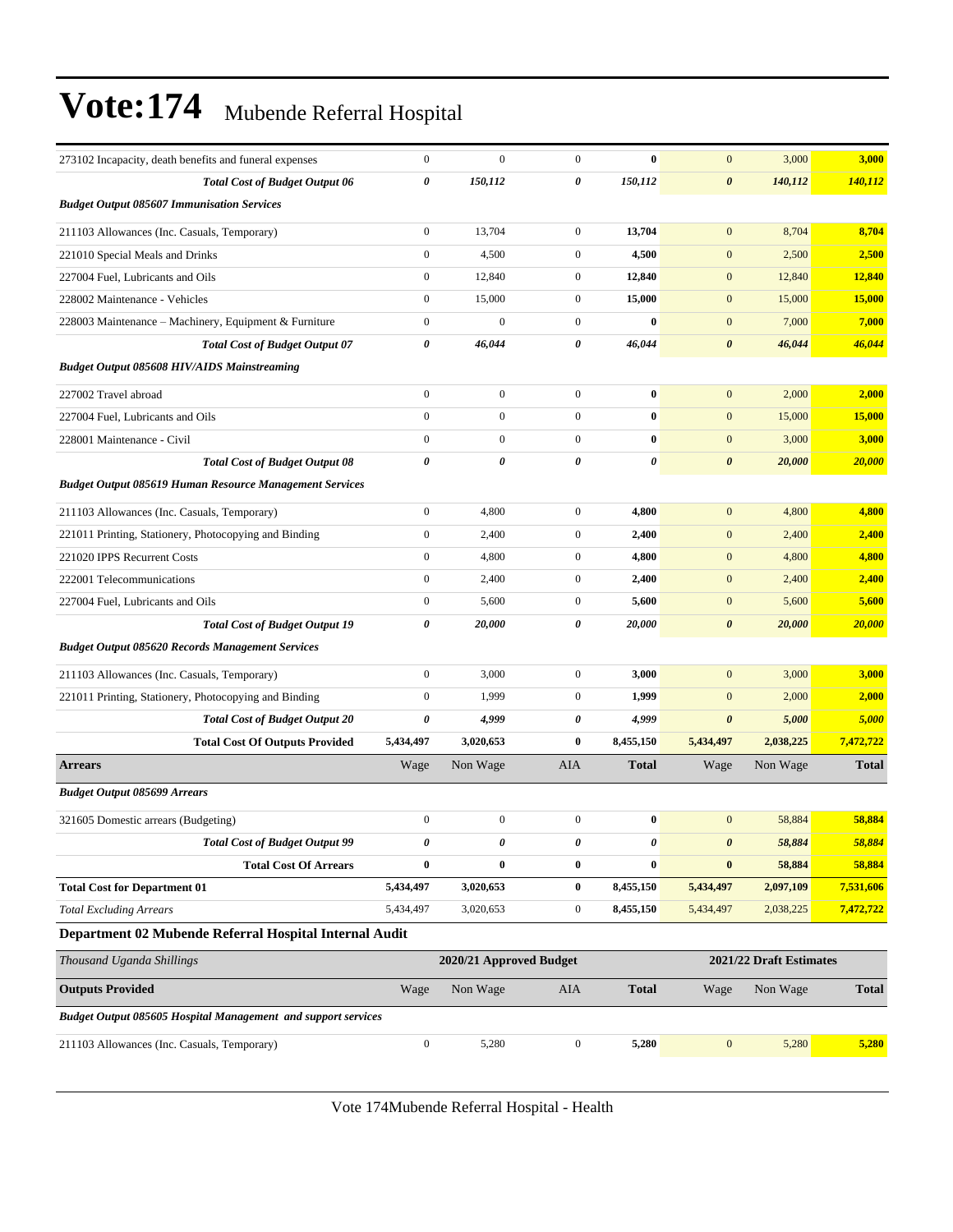| 221011 Printing, Stationery, Photocopying and Binding | $\Omega$ | $\mathbf{0}$ |              | $\mathbf{0}$ | 1.960<br>$\mathbf{0}$           | 1.960  |
|-------------------------------------------------------|----------|--------------|--------------|--------------|---------------------------------|--------|
| 222001 Telecommunications                             | $\Omega$ | 760          |              | 760          | 760<br>$\Omega$                 | 760    |
| 227001 Travel inland                                  | $\Omega$ | 3,960        | 0            | 3.960        | 2,000<br>$\Omega$               | 2,000  |
| <b>Total Cost of Budget Output 05</b>                 | 0        | 10,000       | 0            | 10,000       | 10,000<br>$\boldsymbol{\theta}$ | 10,000 |
| <b>Total Cost Of Outputs Provided</b>                 | 0        | 10.000       | $\mathbf{0}$ | 10.000       | 10.000<br>$\bf{0}$              | 10,000 |
| <b>Total Cost for Department 02</b>                   | 0        | 10.000       | 0            | 10.000       | 10.000<br>$\bf{0}$              | 10,000 |
| <b>Total Excluding Arrears</b>                        | $\Omega$ | 10.000       | $\mathbf{0}$ | 10.000       | 10,000<br>$\mathbf{0}$          | 10.000 |

#### **Department 03 Mubende Regional Maintenance**

| Thousand Uganda Shillings                                            |              | 2020/21 Approved Budget |                |              |                       | 2021/22 Draft Estimates |              |
|----------------------------------------------------------------------|--------------|-------------------------|----------------|--------------|-----------------------|-------------------------|--------------|
| <b>Outputs Provided</b>                                              | Wage         | Non Wage                | AIA            | <b>Total</b> | Wage                  | Non Wage                | <b>Total</b> |
| <b>Budget Output 085605 Hospital Management and support services</b> |              |                         |                |              |                       |                         |              |
| 221003 Staff Training                                                | $\mathbf{0}$ | 4,100                   | $\mathbf{0}$   | 4,100        | $\mathbf{0}$          | 4,100                   | 4,100        |
| 221008 Computer supplies and Information Technology (IT)             | $\mathbf{0}$ | 2,000                   | $\overline{0}$ | 2,000        | $\mathbf{0}$          | 2,000                   | 2,000        |
| 221011 Printing, Stationery, Photocopying and Binding                | $\mathbf{0}$ | 2,000                   | $\Omega$       | 2,000        | $\mathbf{0}$          | 2,000                   | 2,000        |
| 222001 Telecommunications                                            | $\mathbf{0}$ | 600                     | $\overline{0}$ | 600          | $\mathbf{0}$          | 600                     | 600          |
| 227001 Travel inland                                                 | $\mathbf{0}$ | 16,000                  | $\overline{0}$ | 16,000       | $\mathbf{0}$          | 16,000                  | 16,000       |
| 227004 Fuel, Lubricants and Oils                                     | $\mathbf{0}$ | 10,400                  | $\overline{0}$ | 10,400       | $\mathbf{0}$          | 10,400                  | 10,400       |
| 228002 Maintenance - Vehicles                                        | $\mathbf{0}$ | 5,000                   | $\overline{0}$ | 5,000        | $\mathbf{0}$          | 5,000                   | 5,000        |
| 228003 Maintenance – Machinery, Equipment & Furniture                | $\mathbf{0}$ | 41,900                  | $\overline{0}$ | 41,900       | $\mathbf{0}$          | 41,900                  | 41,900       |
| <b>Total Cost of Budget Output 05</b>                                | 0            | 82,000                  | 0              | 82,000       | $\boldsymbol{\theta}$ | 82,000                  | 82,000       |
| <b>Total Cost Of Outputs Provided</b>                                | $\bf{0}$     | 82,000                  | $\bf{0}$       | 82,000       | $\bf{0}$              | 82,000                  | 82,000       |
| <b>Total Cost for Department 03</b>                                  | $\bf{0}$     | 82,000                  | $\bf{0}$       | 82,000       | $\bf{0}$              | 82,000                  | 82,000       |
| <b>Total Excluding Arrears</b>                                       | $\mathbf{0}$ | 82,000                  | 0              | 82,000       | $\mathbf{0}$          | 82,000                  | 82,000       |

#### *Development Budget Estimates*

#### **Project 1004 Mubende Rehabilitation Referal Hospital**

| Thousand Uganda Shillings                                                     |                               | 2020/21 Approved Budget |            |              |                               | 2021/22 Draft Estimates |              |  |
|-------------------------------------------------------------------------------|-------------------------------|-------------------------|------------|--------------|-------------------------------|-------------------------|--------------|--|
| <b>Capital Purchases</b>                                                      | <b>GoU Dev't External Fin</b> |                         | <b>AIA</b> | <b>Total</b> | <b>GoU Dev't External Fin</b> |                         | <b>Total</b> |  |
| <b>Budget Output 085677 Purchase of Specialised Machinery &amp; Equipment</b> |                               |                         |            |              |                               |                         |              |  |
| 312202 Machinery and Equipment                                                | $\Omega$                      | $\mathbf{0}$            | $\Omega$   | $\bf{0}$     | 180,000                       | $\overline{0}$          | 180,000      |  |
| Total Cost Of Budget Output 085677                                            | $\boldsymbol{\theta}$         | 0                       | 0          | 0            | 180,000                       | $\boldsymbol{\theta}$   | 180,000      |  |
| <b>Budget Output 085680 Hospital Construction/rehabilitation</b>              |                               |                         |            |              |                               |                         |              |  |
| 312104 Other Structures                                                       | 50,000                        | $\Omega$                | $\Omega$   | 50,000       | 290,471                       | $\overline{0}$          | 290,471      |  |
| <b>Total Cost Of Budget Output 085680</b>                                     | 50,000                        | 0                       | 0          | 50,000       | 290,471                       | $\boldsymbol{\theta}$   | 290,471      |  |
| Budget Output 085683 OPD and other ward construction and rehabilitation       |                               |                         |            |              |                               |                         |              |  |
| 281504 Monitoring, Supervision & Appraisal of Capital work                    | $\mathbf{0}$                  | $\mathbf{0}$            | $\Omega$   | $\bf{0}$     | 100,090                       | $\overline{0}$          | 100,090      |  |
| 312101 Non-Residential Buildings                                              | 2,500,000                     | $\mathbf{0}$            | $\Omega$   | 2,500,000    | 485,439                       | $\overline{0}$          | 485,439      |  |
| Total Cost Of Budget Output 085683                                            | 2,500,000                     | 0                       | 0          | 2,500,000    | 585,529                       | $\boldsymbol{\theta}$   | 585,529      |  |